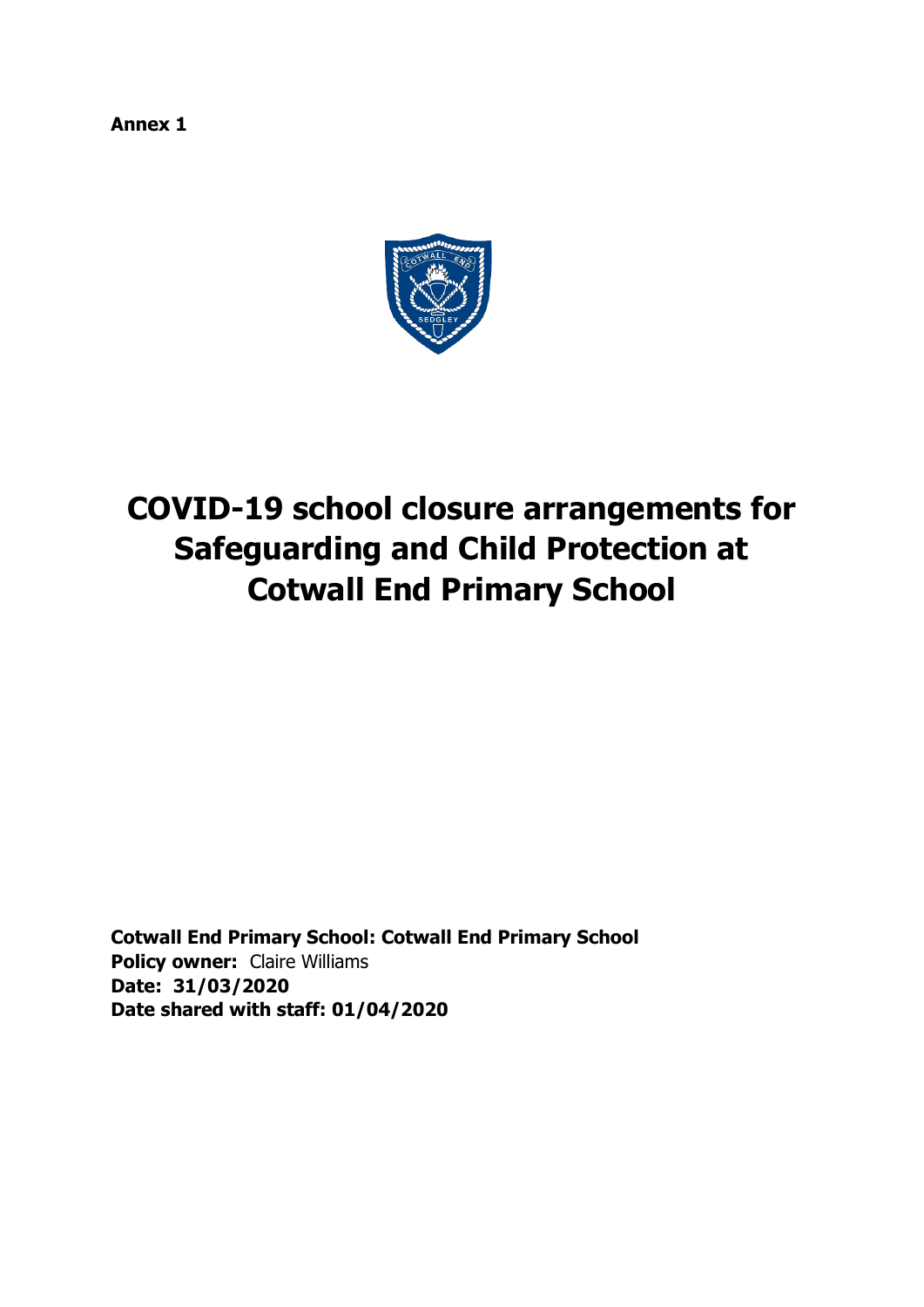# <span id="page-1-0"></span>**1. Context**

From 20<sup>th</sup> March 2020 parents were asked to keep their children at home, wherever possible, and for schools to remain open only for those children of workers critical to the COVID-19 response - who absolutely need to attend.

Schools and all childcare providers are asked to provide care for a limited number of children - children who are vulnerable, and children whose parents are critical to the COVID-19 response and cannot be safely cared for at home.

This addendum of the Cotwall End Primary School Safeguarding, and Child Protection policy contains details of our individual safeguarding arrangements in the following areas: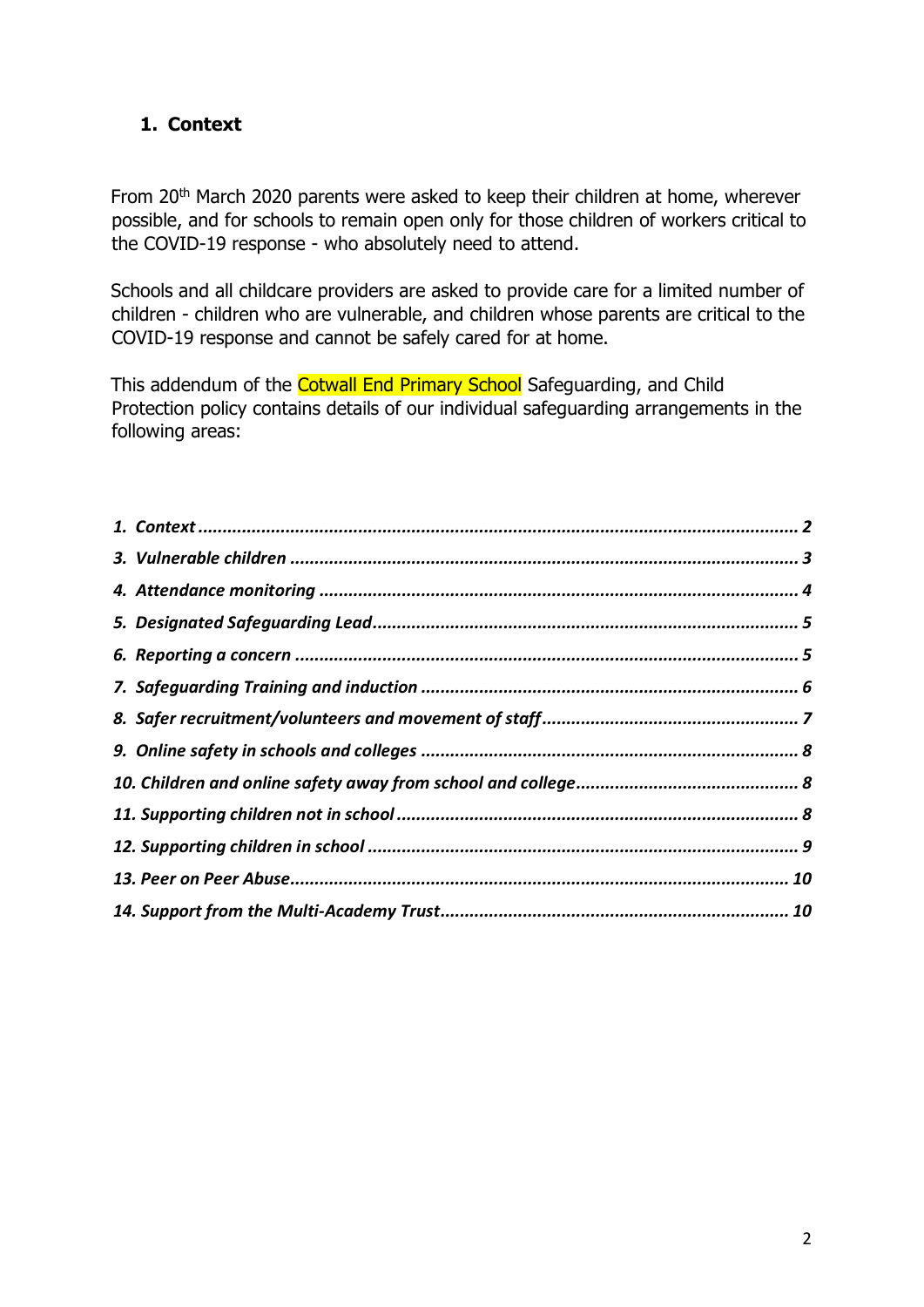# **Key contacts**

| <b>Role</b>                                              | <b>Name</b>               | <b>Contact</b><br>number | <b>Email</b>                                                                                                  |
|----------------------------------------------------------|---------------------------|--------------------------|---------------------------------------------------------------------------------------------------------------|
| Designated<br>Safeguarding<br>Lead                       | Claire<br><b>Williams</b> | 01384 818730             | cwilliams@cotwall.dudley.sch.uk                                                                               |
| Deputy<br>Designated<br>Safeguarding                     | Sue<br>Sullivan           | 01384 818730             | ssullivan@cotwall.dudley.sch.uk                                                                               |
| Lead                                                     | Gemma<br>Wilkes           | 01384 818730             | gwilkes@cotwall.dudley.sch.uk                                                                                 |
| Headteacher                                              | Claire<br>Williams        | As above                 | As above                                                                                                      |
| Chair of<br>Governors<br>and<br>Safeguarding<br>Governor | Mr Chris<br><b>Skitt</b>  | 01384 818730             | info@cotwall.dudley.sch.uk (marked<br>for the Attention of Christopher Skitt)<br>cskitt@cotwall.dudley.sch.uk |

### <span id="page-2-0"></span>**Vulnerable children**

Vulnerable children include those who have a social worker and those children and young people up to the age of 25 with education, health and care (EHC) plans.

Those who have a social worker include children who have a Child Protection Plan and those who are looked after by the Local Authority. A child may be deemed vulnerable if they have been assessed as being in need or otherwise meet the definition in section 17 of the Children Act 1989.

Those with an EHC plan will be risk-assessed in consultation with the Local Authority and parents, to decide whether they need to continue to offer a school or college place in order to meet their needs, or whether they can safely have their needs met at home. This could include, if necessary, carers, therapists or clinicians visiting the home to provide any essential services. Many children and young people with EHC plans can safely remain at home.

Eligibility for free school meals in and of itself should not be the determining factor in assessing vulnerability.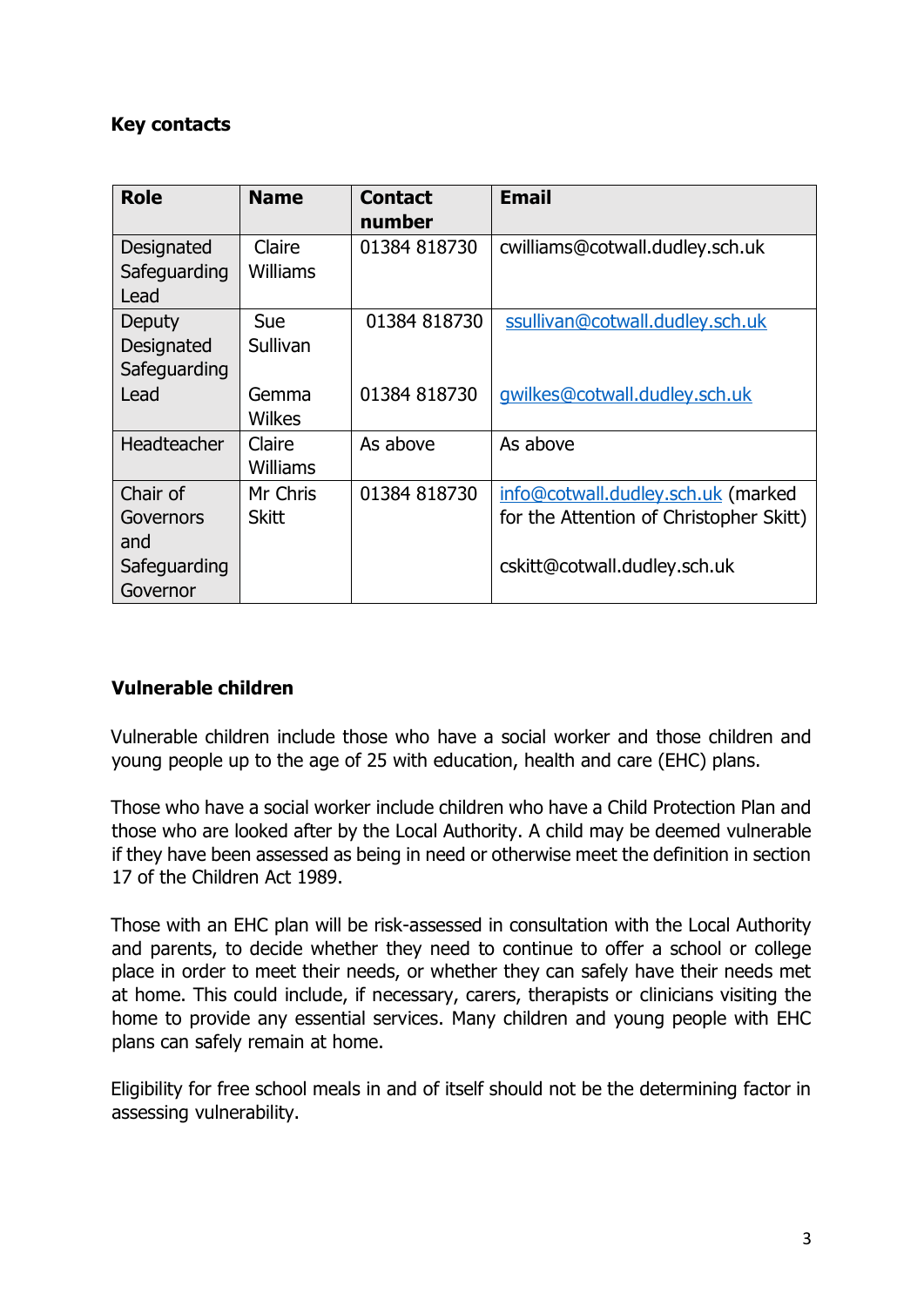Senior leaders, especially the Designated Safeguarding Lead (and deputy) know who our most vulnerable children are. They have the flexibility to offer a place to those on the edge of receiving children's social care support.

Cotwall End Primary School will continue to work with and support children's social workers to help protect vulnerable children. This includes working with and supporting children's social workers and the Local Authority Virtual School Head (VSH) for lookedafter and previously looked-after children. The lead person for this will be Claire **Williams** 

There is an expectation that vulnerable children who have a social worker will attend an education setting, so long as they do not have underlying health conditions that put them at risk. In circumstances where a parent does not want to bring their child to an education setting, and their child is considered vulnerable, the social worker and Cotwall End Primary School will explore the reasons for this directly with the parent.

Where parents are concerned about the risk of the child contracting COVID19, Cotwall End Primary School or the social worker will talk through these anxieties with the parent/carer following the advice set out by Public Health England.

Cotwall End Primary School will encourage our vulnerable children and young people to attend a school, including remotely if needed.

### <span id="page-3-0"></span>**Attendance monitoring**

Local authorities and education settings do not need to complete their usual day-today attendance processes to follow up on non-attendance.

Cotwall End Primary School and social workers will agree with parents/carers whether children in need should be attending  $\frac{\text{school}}{\text{Total}}$  Cotwall End Primary School will then follow up on any pupil that they were expecting to attend, who does not. Cotwall End Primary School will also follow up with any parent or carer who has arranged care for their child (ren) and the child (ren) subsequently do not attend.

To support the above, Cotwall End Primary School will, when communicating with parents/carers and carers, confirm emergency contact numbers are correct and ask for any additional emergency contact numbers where they are available.

In all circumstances where a vulnerable child does not take up their place at school, or discontinues, Cotwall End Primary School will notify their social worker.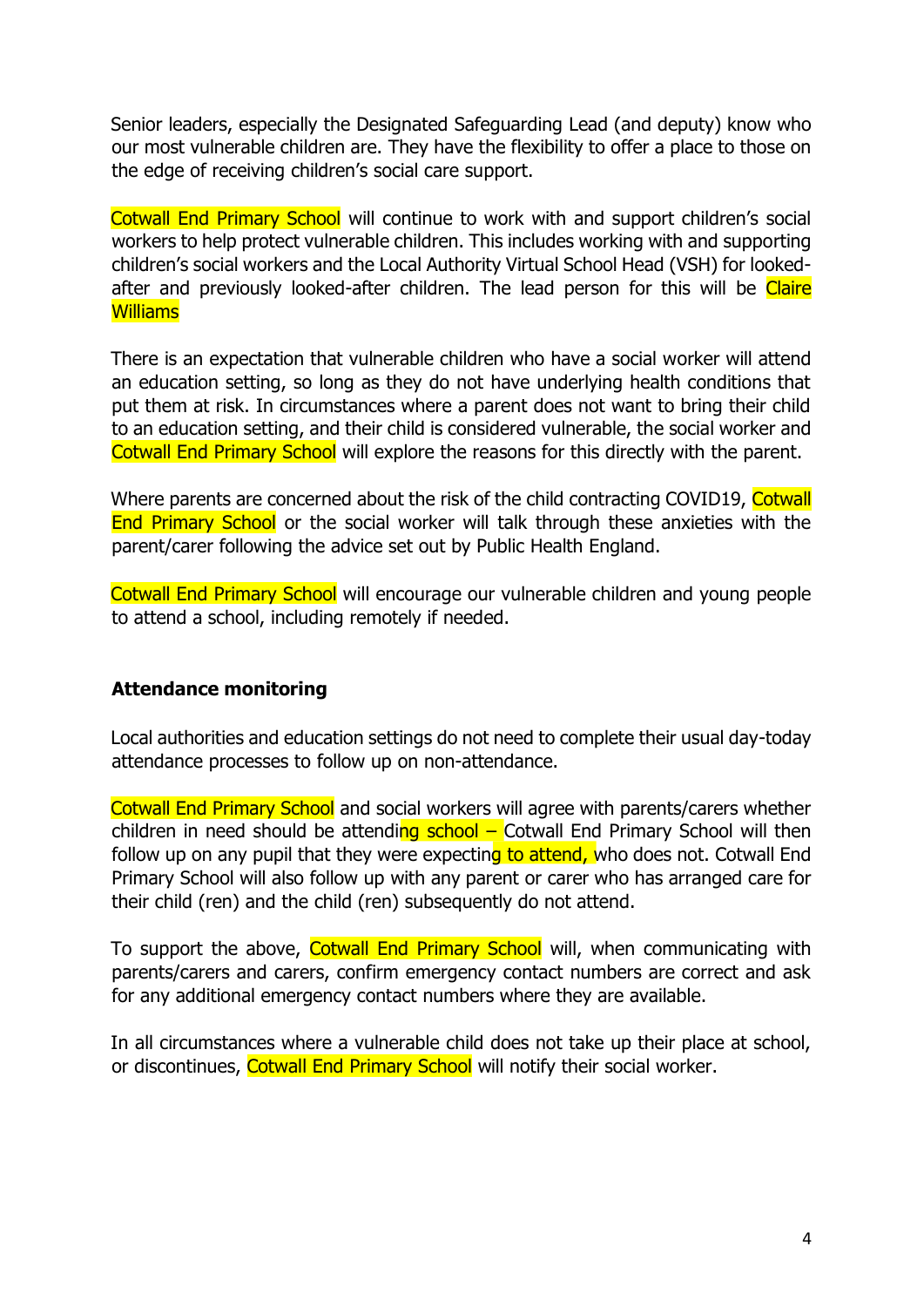## <span id="page-4-0"></span>**Designated Safeguarding Lead**

Cotwall End Primary school has a Designated Safeguarding Lead (DSL) and 2 Deputy DSLs.

The Designated Safeguarding Lead is Claire Williams

The Deputy Designated Safeguarding Leads are Sue Sullivan and Gemma Wilkes

The optimal scenario is to have a trained DSL (or deputy) available on site. Where this is not the case, a trained DSL (or deputy) will be available to contact via phone or online video - for example when working from home.

Where a trained DSL (or deputy) is not on site, in addition to the above, a senior leader will assume responsibility for co-ordinating safeguarding on site.

This might include updating and managing access to child protection online management system, School safeguarding systems / CPOMS and liaising with the offsite DSL (or deputy) and as required liaising with children's social workers where they require access to children in need and/or to carry out statutory assessments at the school or college.

It is important that all Cotwall End Primary School staff and volunteers have access to a trained DSL (or deputy). On each day staff on site will be made aware of that person is and how to speak to them.

The DSL will continue to engage with social workers, and attend all multi-agency meetings, which can be remotely.

### <span id="page-4-1"></span>**Reporting a concern**

Where staff have a concern about a child, they should continue to follow the process outlined in the school Safeguarding Policy; this includes making a report via Schools safeguarding systems / CPOMS, which can be remotely.

In the unlikely event that a member of staff cannot access their School safeguarding systems / CPOMS from home, they should email the Designated Safeguarding Lead, Headteacher, etc. This will ensure that the concern is received.

Staff are reminded of the need to report any concern immediately.

If there is a significant safeguarding concern and/or if any child, where staying at home for a prolonged period raises a concern for DSL, refer to MASH/Children's Social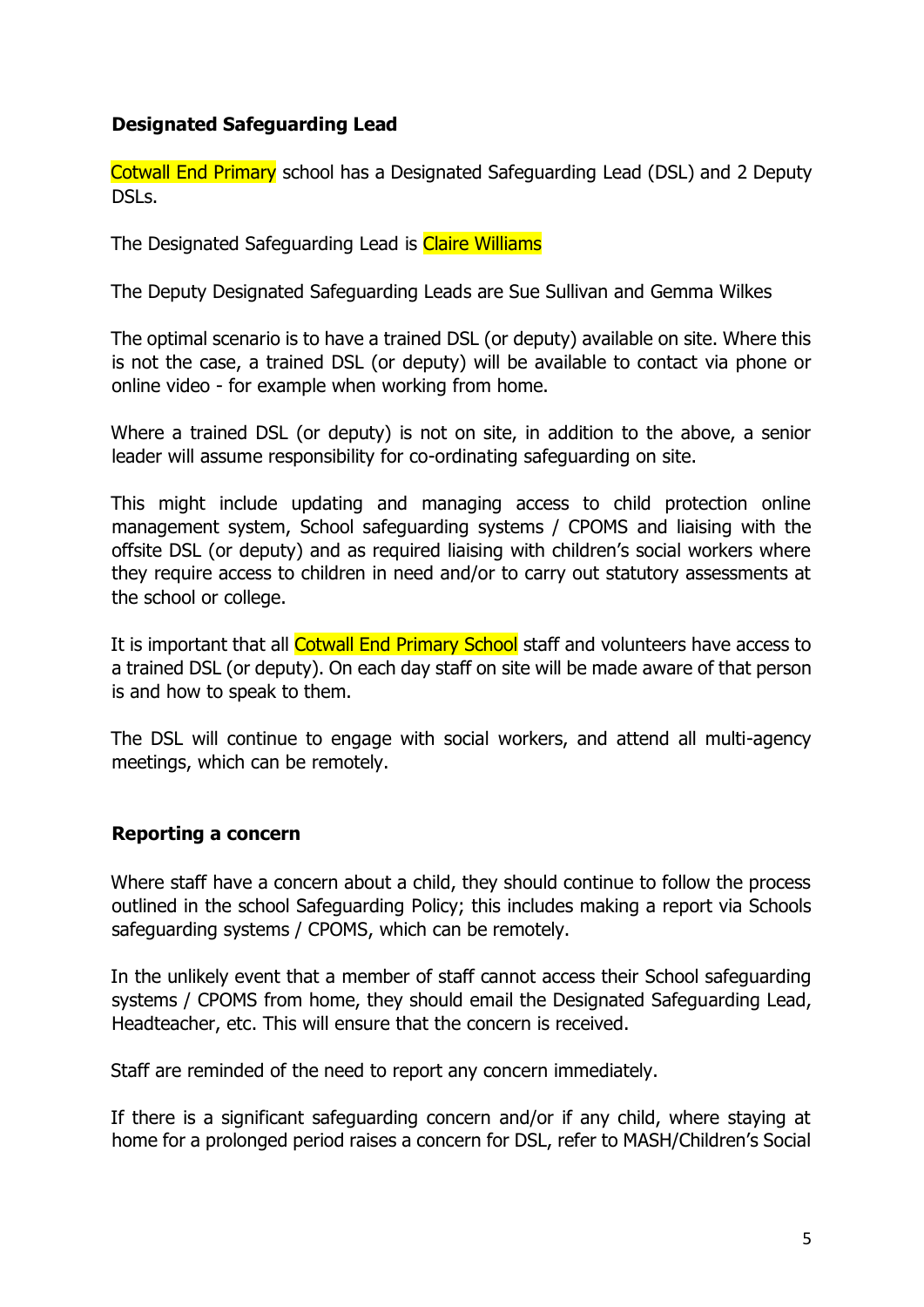Services outlining the risks on a MARF and record safeguarding details on Cotwall End **Primary School** safeguarding systems/CPOMS.

MASH contact: - 0300 555 0050 or 0300 555 8574 after 5pm/weekends and Bank Holidays. Email: MASH\_Referrals@dudley.gov.uk

Where staff are concerned about an adult working with children in the school, they should report the concern to the headteacher. If there is a requirement to make a notification to the headteacher whilst away from school, this should be verbally, and then followed up with an email to the headteacher. Managing allegations process should be followed in the usual way. Contact LADO, Yvonne Nelson-Brown [Allegations@dudley.gov.uk](mailto:Allegations@dudley.gov.uk)

Concerns around the Headteacher should be directed to the Chair of Governors: Mr Christopher Skitt.

# <span id="page-5-0"></span>**Safeguarding Training and induction**

DSL training is very unlikely to take place whilst there remains a threat of the COVID 19 virus.

For the period COVID-19 measures are in place, a DSL (or deputy) who has been trained will continue to be classed as a trained DSL (or deputy) even if they miss their refresher training.

All existing school staff have had safeguarding training and have read part 1 of Keeping Children Safe in Education (2019). The DSL should communicate with staff any new local arrangements, so they know what to do if they are worried about a child.

Where new staff are recruited, or new volunteers enter Cotwall End Primary School, they will continue to be provided with a safeguarding induction.

If staff are deployed from another education or children's workforce setting to our school, we will take into account the DfE supplementary guidance on safeguarding children during the COVID-19 pandemic and will accept portability as long as the current employer confirms in writing that:-

- the individual has been subject to an enhanced DBS and children's barred list check
- there are no known concerns about the individual's suitability to work with children
- there is no ongoing disciplinary investigation relating to that individual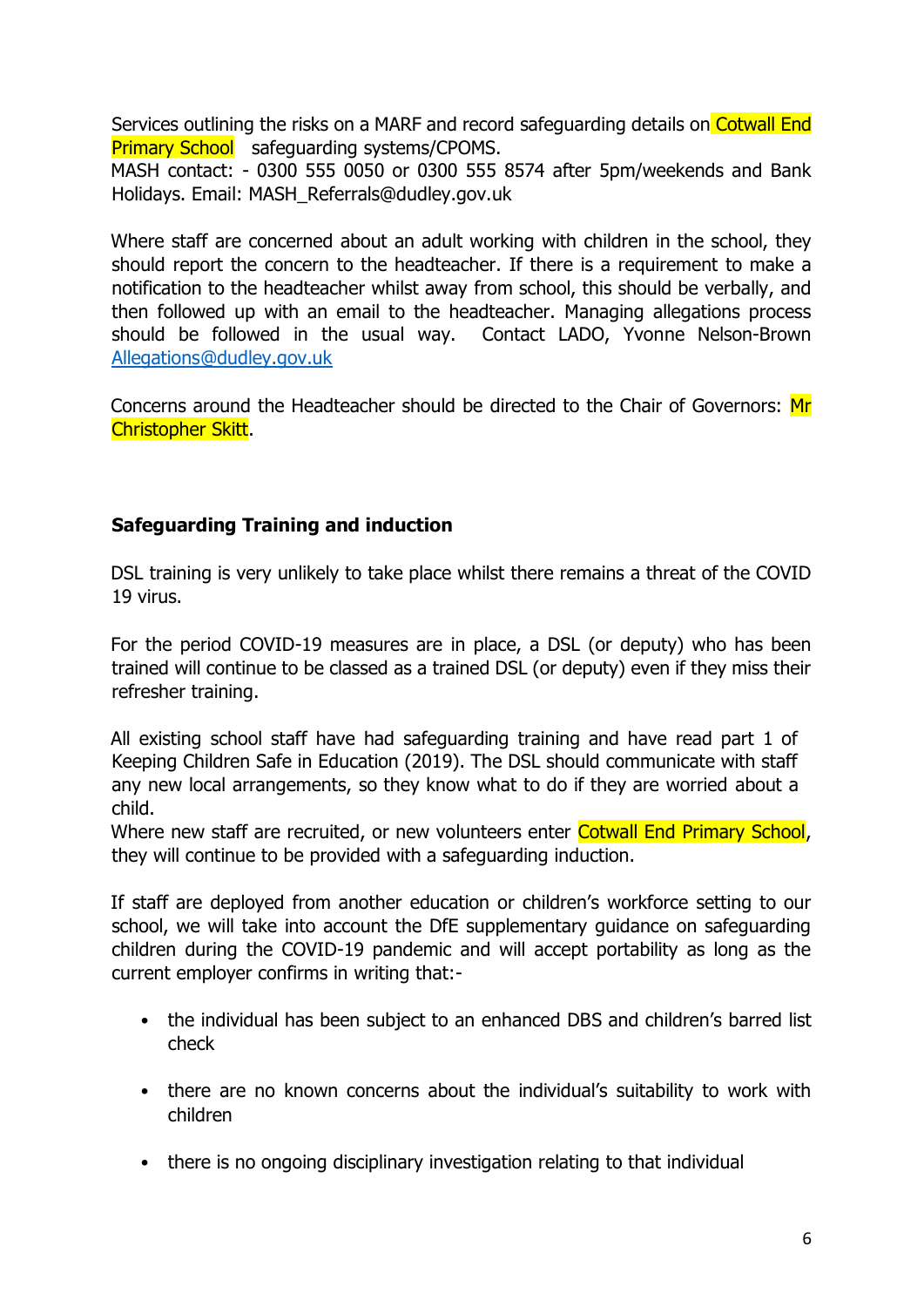Upon arrival, they will be given a copy of the receiving setting's child protection policy, confirmation of local processes and confirmation of DSL arrangements.

## <span id="page-6-0"></span>**Safer recruitment/volunteers and movement of staff**

It remains essential that people who are unsuitable are not allowed to enter the children's workforce or gain access to children. When recruiting new staff, Cotwall End **Primary School** will continue to follow the relevant safer recruitment processes for their setting, including, as appropriate, relevant sections in part 3 of Keeping Children Safe in Education (2019) (KCSIE).

In response to COVID-19, the Disclosure and Barring Service (DBS) has made changes to its guidance on standard and enhanced DBS ID checking to minimise the need for face-to-face contact.

Where we are utilising volunteers, we will continue to follow the checking and risk assessment process as set out in paragraphs 167 to 172 of KCSIE. Under no circumstances will a volunteer who has not been checked be left unsupervised or allowed to work in regulated activity.

Cotwall End Primary School will continue to follow the legal duty to refer to the DBS anyone who has harmed or poses a risk of harm to a child or vulnerable adult. Full details can be found at paragraph 163 of KCSIE.

Cotwall End Primary School will continue to consider and make referrals to the Teaching Regulation Agency (TRA) as per paragraph 166 of KCSIE and the TRA's 'Teacher misconduct advice for making a referral.

During the COVID-19 period all referrals should be made by emailing Misconduct.Teacher@education.gov.uk

Whilst acknowledging the challenge of the current National emergency, it is essential from a safeguarding perspective that any school is aware, on any given day, which staff/volunteers will be in the school or college, and that appropriate checks have been carried out, especially for anyone engaging in regulated activity. As such, Cotwall End **Primary School** will continue to keep the single central record (SCR) up to date as outlined in paragraphs 148 to 156 in KCSIE.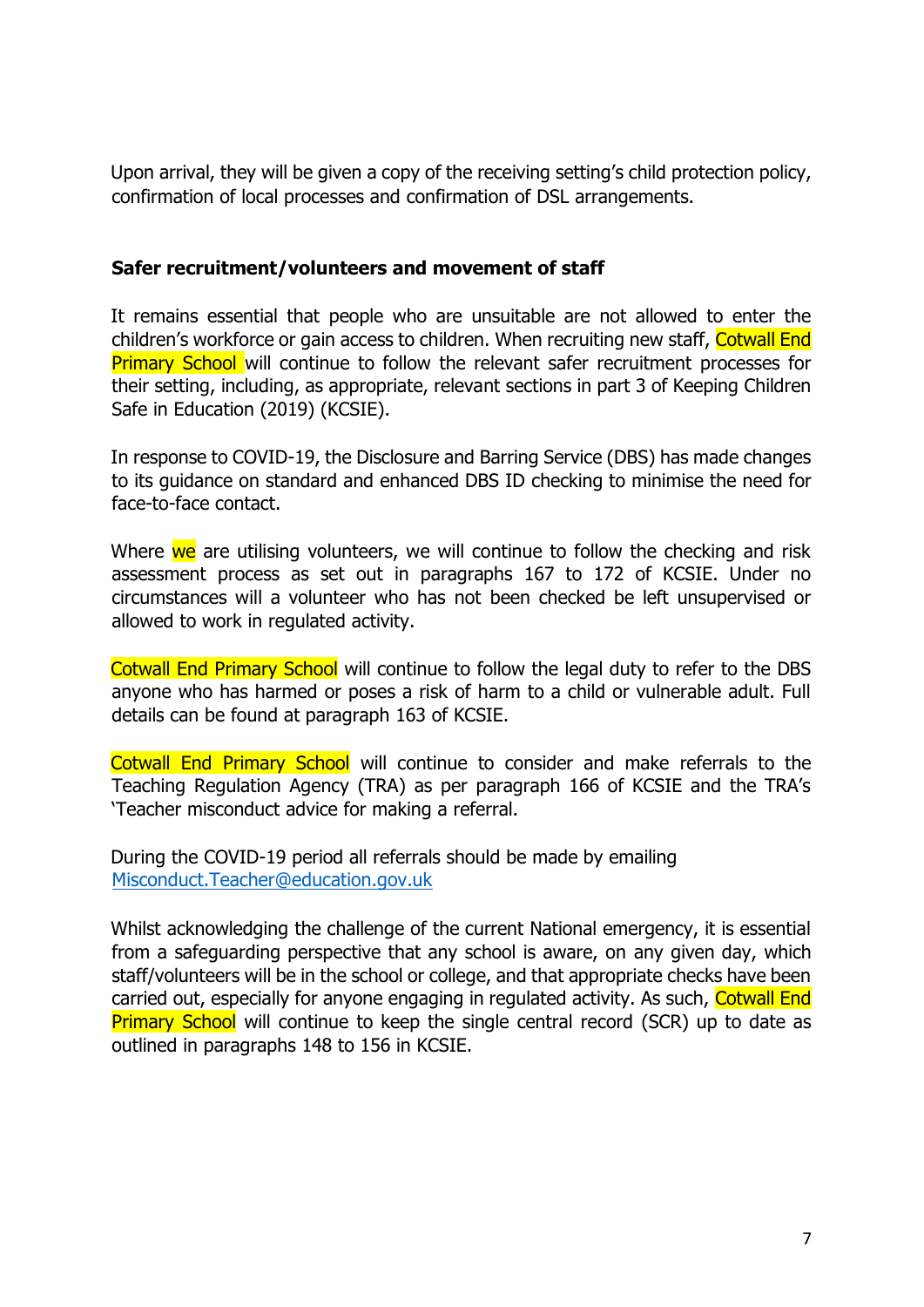## <span id="page-7-0"></span>**Online safety in schools and colleges**

Cotwall End Primary School will continue to provide a safe environment, including online. This includes the use of an online filtering system.

Where students are using computers in school, appropriate supervision will be in place.

## <span id="page-7-1"></span>**Children and online safety away from school and college**

It is important that all staff who interact with children, including online, continue to look out for signs a child may be at risk. Any such concerns should be dealt with as per the Child Protection Policy and where appropriate referrals should still be made to children's social care and as required, the police.

Online teaching should follow the same principles as set out in the Cotwall End Primary School code of conduct.

Cotwall End Primary School will ensure any use of online learning tools and systems is in line with privacy and data protection/GDPR requirements.

#### Virtual/Online Lessons

Below are some things to consider when delivering virtual lessons, especially where webcams are involved:

- No 1:1s, groups only
- Staff and children must wear suitable clothing, as should anyone else in the household.
- Any computers used should be in appropriate areas, for example, not in bedrooms; and the background should be blurred.
- The live class should be recorded so that if any issues were to arise, the video can be reviewed.
- Live classes should be kept to a reasonable length of time, or the streaming may prevent the family 'getting on' with their day.
- Language must be professional and appropriate, including any family members in the background.
- Staff must only use platforms provided by RM to communicate with pupils
- Staff should record, the length, time, date and attendance of any sessions held.

### <span id="page-7-2"></span>**Supporting children not in school**

Cotwall End Primary School is committed to ensuring the safety and wellbeing of all its Children and Young people.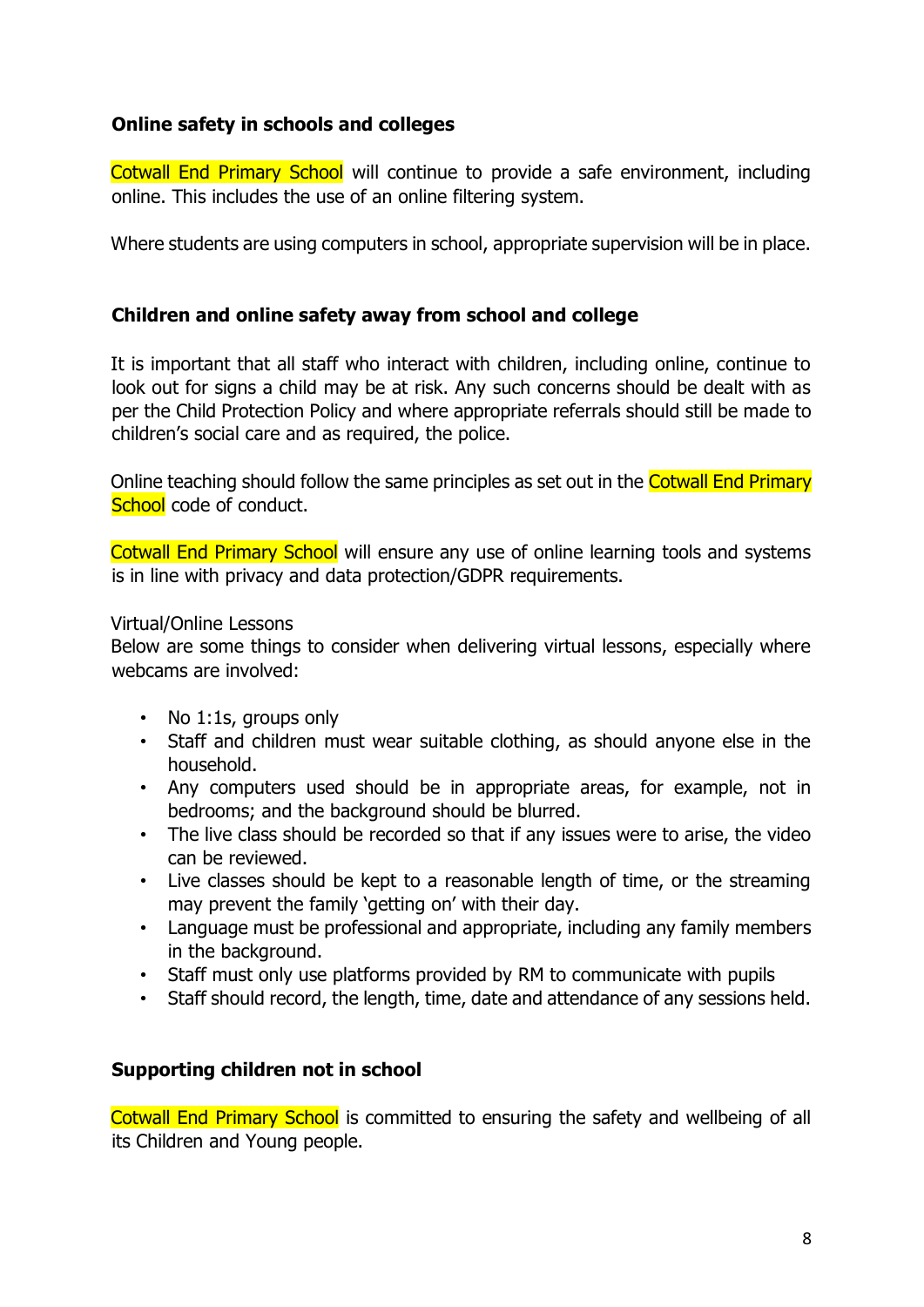Where the DSL has identified a child to be on the edge of social care support, or who would normally receive pastoral-type support in school, they should ensure that a robust communication plan is in place for that child or young person.

Details of this plan must be recorded on School safeguarding systems / CPOMS, as should a record of contact have made.

The communication plans can include; remote contact, phone contact, doorstep visits. Other individualised contact methods should be considered and recorded.

Cotwall End Primary School and its DSL will work closely with all stakeholders to maximise the effectiveness of any communication plan.

This plan must be reviewed regularly (at least once a fortnight) and where concerns arise, the DSL will consider any referrals as appropriate.

The school will share safeguarding messages on its website and social media pages.

Cotwall End Primary School recognises that school is a protective factor for children and young people, and the current circumstances, can affect the mental health of pupils and their parents/carers. Teachers at Cotwall End Primary School need to be aware of this in setting expectations of pupils' work where they are at home.

Cotwall End Primary School will ensure that where we care for children of critical workers and vulnerable children on site, we ensure appropriate support is in place for them. This will be bespoke to each child and recorded on Schools safeguarding systems / CPOMS.

### <span id="page-8-0"></span>**Supporting children in school**

Cotwall End Primary School is committed to ensuring the safety and wellbeing of all its students.

Cotwall End Primary School will continue to be a safe space for all children to attend and flourish. The Headteacher will ensure that appropriate staff are on site and staff to pupil ratio numbers are appropriate, to maximise safety.

Cotwall End Primary School will refer to the Government guidance for education and childcare settings on how to implement social distancing and continue to follow the advice from Public Health England on handwashing and other measures to limit the risk of spread of COVID19.

Cotwall End Primary School will ensure that where we care for children of critical workers and vulnerable children on site, we ensure appropriate support is in place for